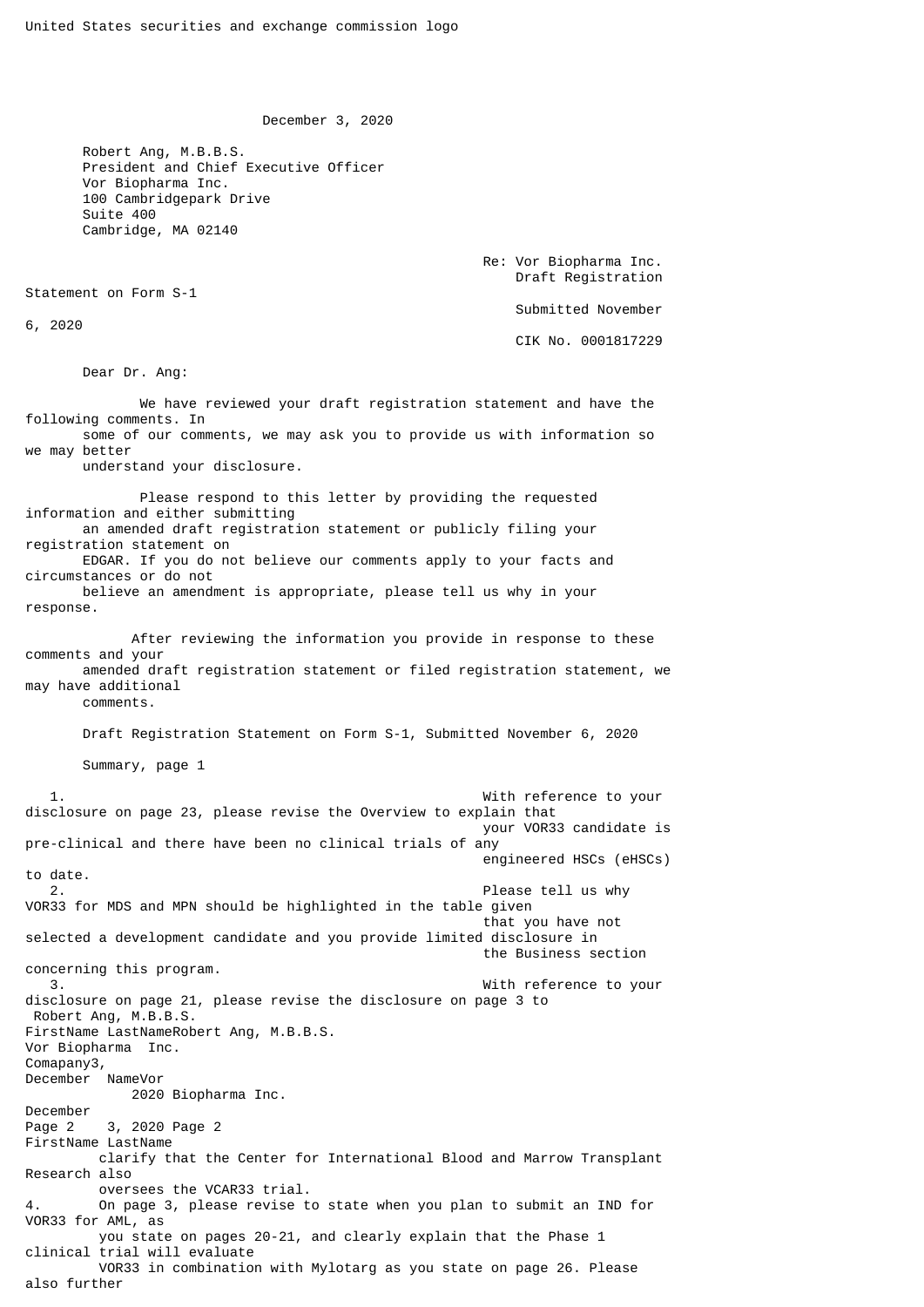describe the mechanism of action for VCAR33, including the meaning of bridge-to and how the therapy uses autologous T cells from the patient. Please clarify in the Summary the extent to which you view VCAR33 as a distinct and standalone treatment option. 5. Please revise the Summary to make clear, as you do on pages 26 and 100, that you expect VOR33 and any other eHSC product candidates will be required to be used in combination with another therapy. 6. Please revise your disclosure on page 3 to explain that Mylotarg is a commercialized therapy owned by a third-party. Given that your one clinical stage program incorporates this third-party therapy, also revise the Summary to put your "single company solution" statement into context. 7. Please revise the Summary to briefly explain what a CAR-T therapy is so it is clear how it differs from stem cell transplants. Risk Factors, page 13 8. On page 58 you state that you rely on CRISPR-Cas9 genome engineering technology to create VOR33 and will need a license to this technology prior to commercialization. Please revise to discuss, as applicable, the general timeline for obtaining licenses to genome engineering technology. For instance, explain whether this process typically commences during early or late clinical development or after regulatory approval has been received. Also, revise to discuss whether the licenses granted are typically exclusive or non-exclusive in nature. Discuss, if known, whether there are existing licenses covering the field of use(s) that you are targeting and that could prevent or negatively impact commercialization. Management's Discussion and Analysis of Financial Condition and Results of Operations Critical Accounting Policies and Significant Judgments and Estimates Stock-Based Compensation, page 114 9. Once you have an estimated offering price or range, please explain to us how you determined the fair value of the common stock underlying your equity issuances and the reasons for any differences between the recent valuations of your common stock leading up to the IPO and the estimated offering price. This information will help facilitate our review of your accounting for equity issuances including stock compensation and beneficial conversion features. Please discuss with the staff how to submit your response. Robert Ang, M.B.B.S. FirstName LastNameRobert Ang, M.B.B.S. Vor Biopharma Inc. Comapany3, December NameVor 2020 Biopharma Inc. December Page 3 3, 2020 Page 3 FirstName LastName Business, page 119 10. Please revise page 119 to further describe your arrangement with the Center for International Blood and Marrow Transplant Research, including any contractual or monetary commitments. If required by Item 601(b)(10) of Regulation S-K, please also file any agreement with the Center for International Blood and Marrow Transplant Research or advise. 11. On page 125 and elsewhere you state: Our approach also does not involve the insertion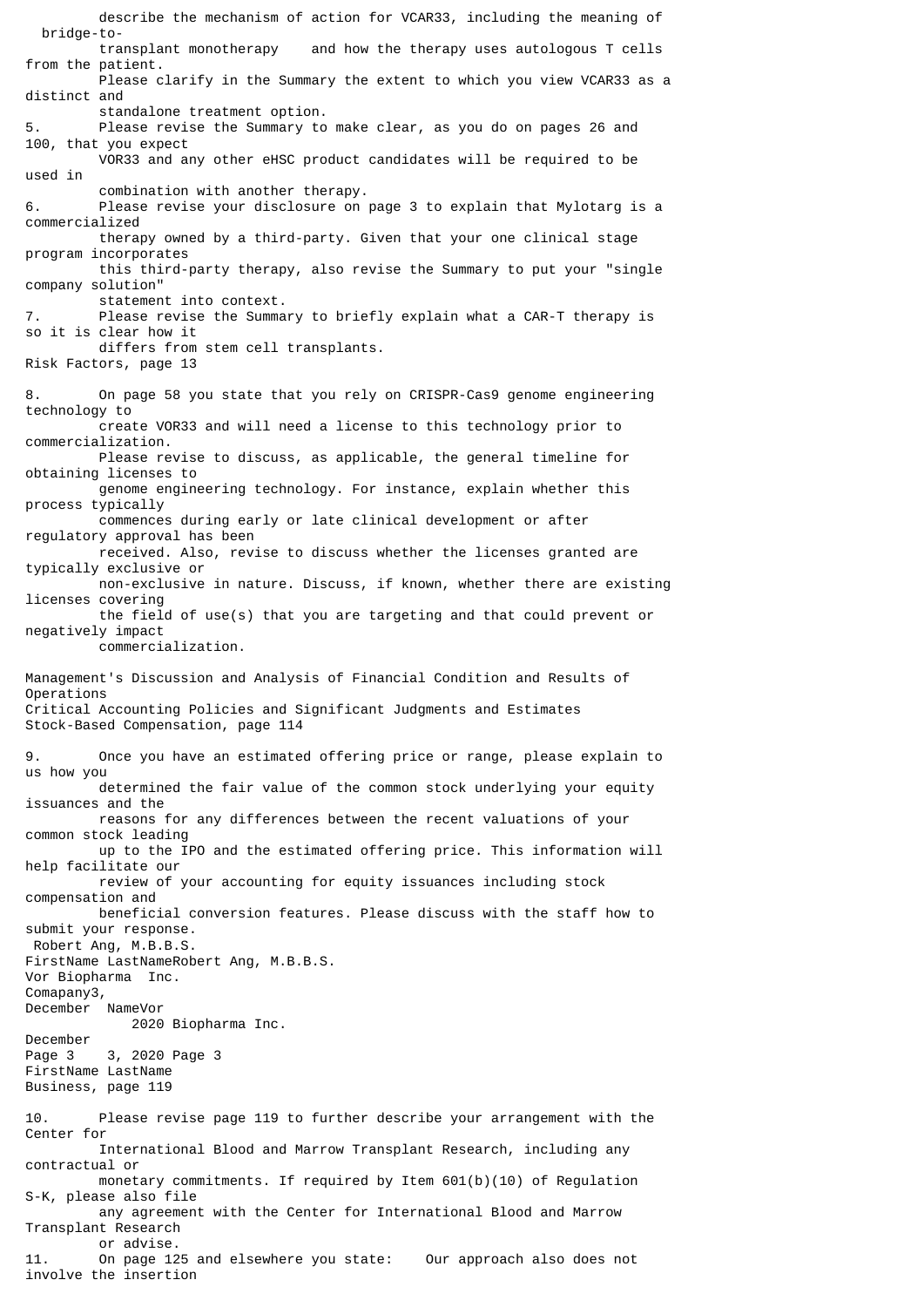of new genetic material, thereby avoiding complications related to the use of delivery modalities necessary for gene insertion, such as viral vectors. Please revise the statement on page 125 and elsewhere as appropriate to disclose that your companion therapeutic VCAR33 to be used in conjunction with VOR33 employs viral vectors, as you state on page 24. 12. We note the following statement on page 126 and the corresponding graphic on page 127: In addition, as shown in the right graphic below, we observed in other preclinical studies that our process resulted in 88% of eHSCs having removal of CD33 on both copies, or alleles, of the gene, effectively eliminating any expression of CD33. Please include further details for this studies, such as the number of subjects.<br>13. On page 132, we note that in in vitro studies you observed few On page 132, we note that in in vitro studies you differences in cell killing at extreme Mylotarg concentrations. Please revise to state the dosage range that Mylotarg is approved for and the dose typically administered.<br>14. Please provide the number of subjects for your mice Please provide the number of subjects for your mice studies on pages 133-135. 15. Please revise the disclosure to describe the bottom left panel of the figure at the top of page 134.<br>16. On page 135 you state: we observed statistically significant lower rates of CD33 surface proteins Please provide the corresponding p-values and describe how they relate to the FDA s standards of efficacy. Please also revise to ensure each vertical axis in the graphic on page 135 is explained. 17. We note when describing the royalty term for the Columbia Agreement described on page 149 and the Patent License described on page 50, you state that the term will expire on the latest to occur of several events, including the expiration date of the last valid claim on a country-by-country basis. Please revise to clarify when these claims are due to expire. 18. Please revise pages 153-154 to provide the specific jurisdictions to which your owned and licensed patents and patent applications relate. 19. Your disclosure on page 137 states that you expect that engraftment of VOR33 will occur within 28 days of administration. Please tell us how this timeframe compares to engraftment for existing HSCT therapies. Robert Ang, M.B.B.S. Vor Biopharma Inc. December 3, 2020 Page 4 20. Please revise page 141 to state the number of subjects covered by each of the two phases of the VCAR33 Phase 1/2 clinical trial. General 21. Please supplementally provide us with copies of all written communications, as defined in Rule 405 under the Securities Act, that you, or anyone authorized to do so on your behalf, present to potential investors in reliance on Section 5(d) of the Securities Act, whether or not they retain copies of the communications. You may contact Eric Atallah at (202) 551-3663 or Kevin Kuhar at (202) 551-3662 if you have questions regarding comments on the financial statements and related matters. Please contact Margaret Schwartz at (202) 551-7153 or Joe McCann at (202) 551-6262 with any other questions.

FirstName LastNameRobert Ang, M.B.B.S. Sincerely, Comapany NameVor Biopharma Inc.